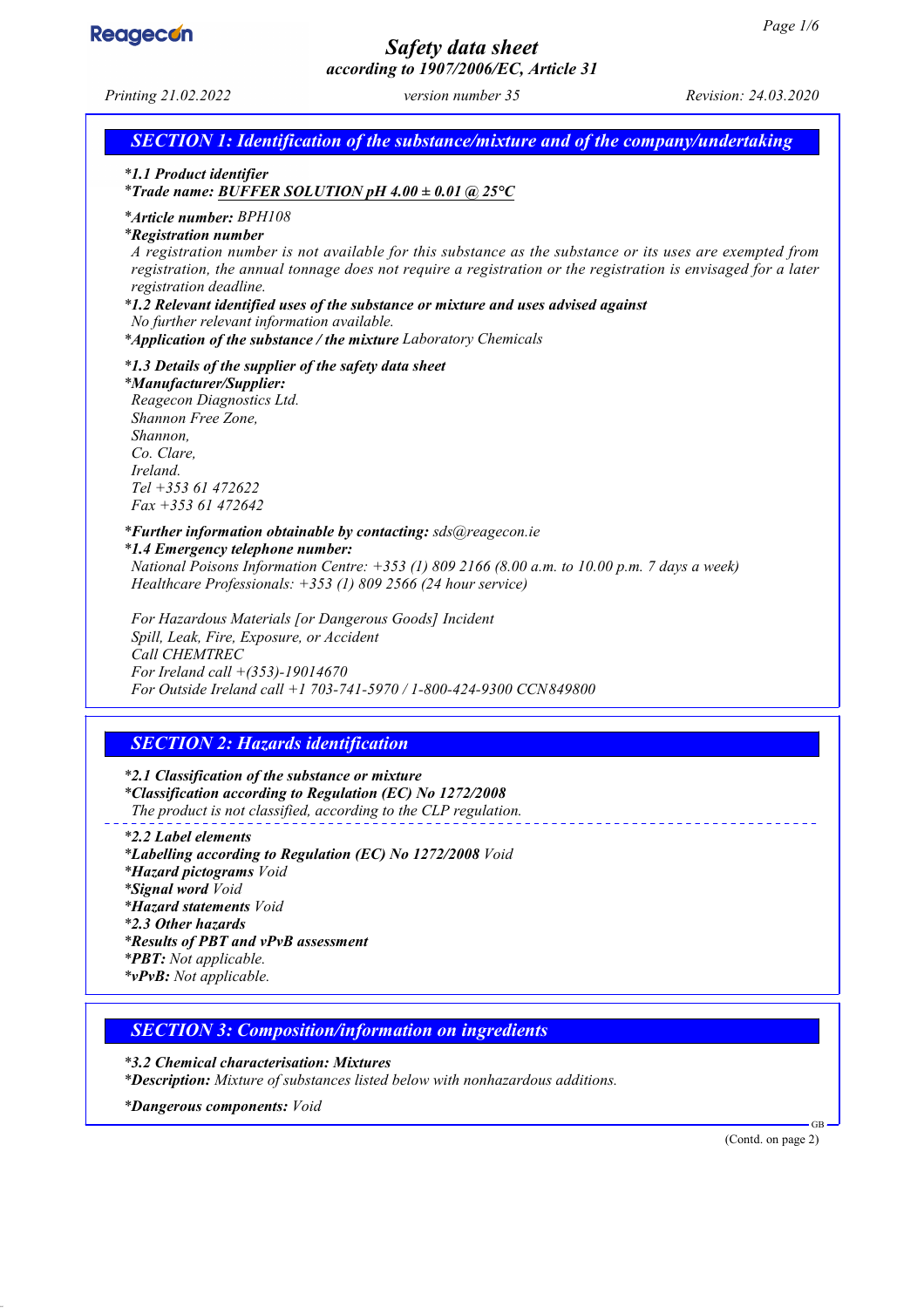## *Safety data sheet according to 1907/2006/EC, Article 31*

*Printing 21.02.2022 version number 35 Revision: 24.03.2020*

#### *Trade name: BUFFER SOLUTION pH 4.00 ± 0.01 @ 25°C*

(Contd. of page 1)

### *SECTION 4: First aid measures*

#### *\* 4.1 Description of first aid measures*

*\* General information: No special measures required.*

#### *\* After inhalation:*

*Provide fresh air, warmth and rest. When breathing is difficult, properly trained personnel may assist affected person by administering oxygen. Obtain medical attention if any discomfort continues.*

*\* After skin contact: Generally the product does not irritate the skin.*

*\* After eye contact:*

*Promptly wash eyes with plenty of water for up to 15 minutes. Open eyes wide apart and rinse well to remove any contact lenses. Do not remove contact lenses by hand. Continue to rinse. Get medical attention if symptoms persist.*

*\* After swallowing: If symptoms persist consult doctor.*

*\* 4.2 Most important symptoms and effects, both acute and delayed No further relevant information available.*

*\* 4.3 Indication of any immediate medical attention and special treatment needed*

*No further relevant information available.*

### *SECTION 5: Firefighting measures*

#### *\* 5.1 Extinguishing media*

*\* Suitable extinguishing agents:*

*Indications shall be given whether any extinguishing media are inappropriate for a particular situation involving the substance or mixture*

*Use fire extinguishing methods suitable to surrounding conditions.*

*\* 5.2 Special hazards arising from the substance or mixture No further relevant information available.*

*\* 5.3 Advice for firefighters*

#### *\* Protective equipment:*

*Fire fighters should wear complete protective clothing including self-contained breathing apparatus. Do not breathe fumes. Keep containers cool by spraying with water if exposed to fire. Avoid run off to waterways and sewers*

### *SECTION 6: Accidental release measures*

*\* 6.1 Personal precautions, protective equipment and emergency procedures Not required.*

- *\* 6.2 Environmental precautions: Do not allow to enter sewers/ surface or ground water.*
- *\* 6.3 Methods and material for containment and cleaning up:*
- *Absorb with liquid-binding material (sand, diatomite, acid binders, universal binders, sawdust).*
- *\* 6.4 Reference to other sections*

*No dangerous substances are released.*

*See Section 7 for information on safe handling.*

*See Section 8 for information on personal protection equipment.*

*See Section 13 for disposal information.*

### *SECTION 7: Handling and storage*

*\* 7.1 Precautions for safe handling No special measures required.*

*\* Information about fire - and explosion protection: No special measures required.*

*\* 7.2 Conditions for safe storage, including any incompatibilities*

*\* Storage:*

*\* Requirements to be met by storerooms and receptacles: No special requirements.*

*\* Information about storage in one common storage facility: Not required.*

*\* Further information about storage conditions: None.*

(Contd. on page 3)

GB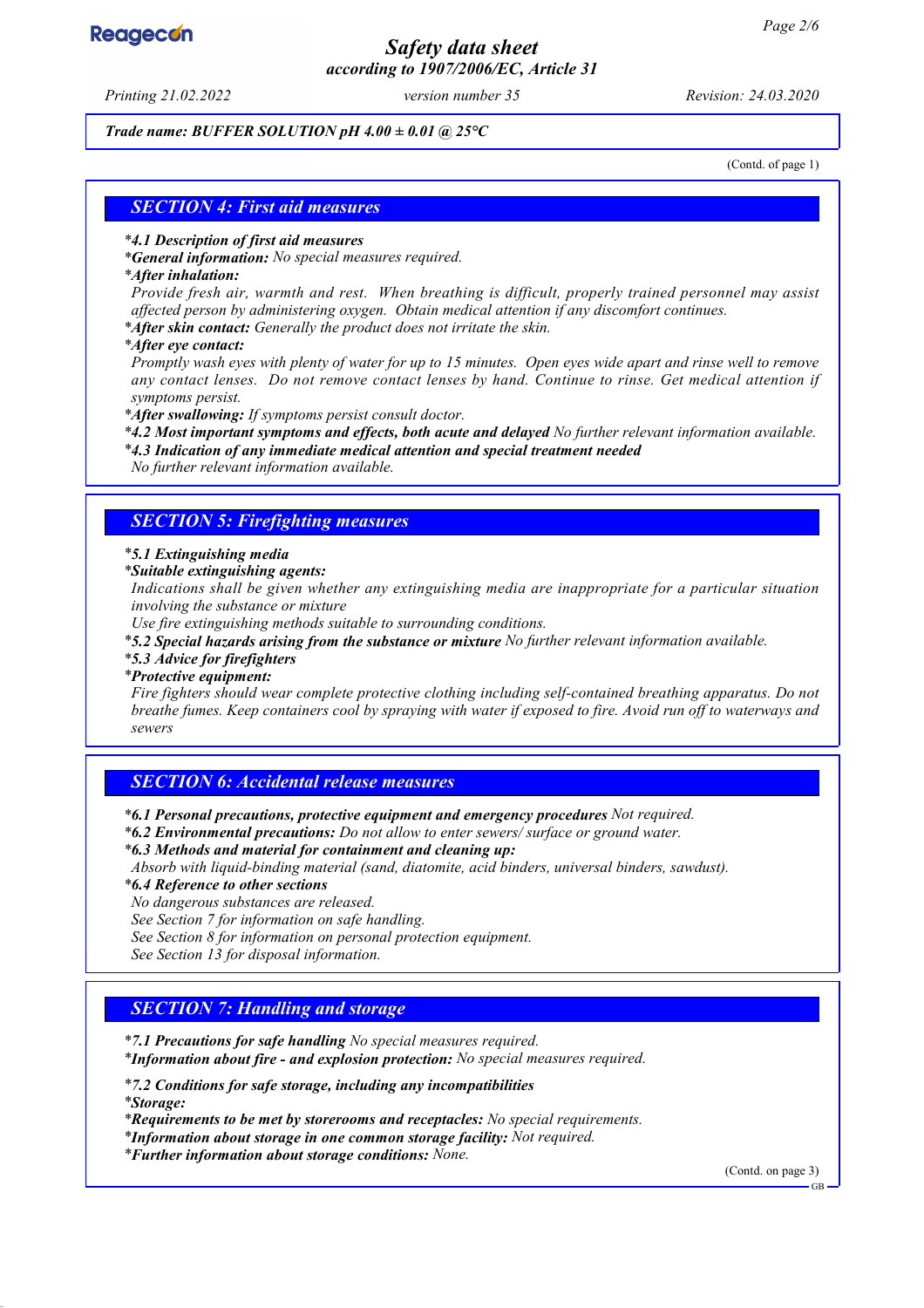## *Safety data sheet according to 1907/2006/EC, Article 31*

*Printing 21.02.2022 version number 35 Revision: 24.03.2020*

*Trade name: BUFFER SOLUTION pH 4.00 ± 0.01 @ 25°C*

(Contd. of page 2)

*\* 7.3 Specific end use(s) No further relevant information available.*

### *SECTION 8: Exposure controls/personal protection*

#### *\* 8.1 Control parameters*

*\* Engineering Controls: No further data; see item 7.*

*\* Ingredients with limit values that require monitoring at the workplace:*

*The product does not contain any relevant quantities of materials with critical values that have to be monitored at the workplace.*

*\* Additional information: The lists valid during the making were used as basis.*

#### *\* 8.2 Exposure controls*

*\* Personal protective equipment:*

#### *\* General protective and hygienic measures:*

*The usual precautionary measures are to be adhered to when handling chemicals.*

*\* Respiratory protection: Not required.*

#### *\* Protection of hands:*

*The glove material has to be impermeable and resistant to the product/ the substance/ the preparation. Always ensure that gloves are inspected before use.*

*Selection of protective gloves must include consideration of the penetration times along with rates of diffusion and degradation. The selected glove should comply with the specifications of EU Directive 89/686/EEC and the standard EN374 derived from it.*

#### *\* Material of gloves*

*The selection of the suitable gloves does not only depend on the material, but also on further marks of quality and varies from manufacturer to manufacturer.*

*Gloves must be inspected prior to use. Use proper glove removal technique (without touching glove's outer surface) to avoid skin contact with this product. Dispose of contaminated gloves after use in accordance with applicable laws and good laboratory practices.*

*Wash and dry hands. The selected protective gloves have to satisfy the specifications of EU Directive 89/686/ EEC and the standard EN 374 derived from it.*

*Full contact Material: Nitrile rubber Minimum layer thickness: 0.11 mm Break through time: 480 min*

*Splash contact Material: Nitrile rubber Minimum layer thickness: 0.11 mm Break through time: 480 min*

*If used in solution, or mixed with other substances, and under conditions which differ from EN 374, contact the supplier of the CE approved gloves. This recommendation is advisory only and must be evaluated by an industrial hygienist and safety officer familiar with the specific situation of anticipated use by our customers. It should not be construed as offering an approval for any specific use scenario.*

#### *\* Penetration time of glove material*

*In the absence of data above, the exact break through time has to be sourced from the manufacturer of the protective gloves and has to be observed. \* Eye protection:*



*Goggles recommended during refilling: Use equipment for eye protection tested and approved under appropriate government standards such as NIOSH (US) or EN 166(EU)*

(Contd. on page 4)

GB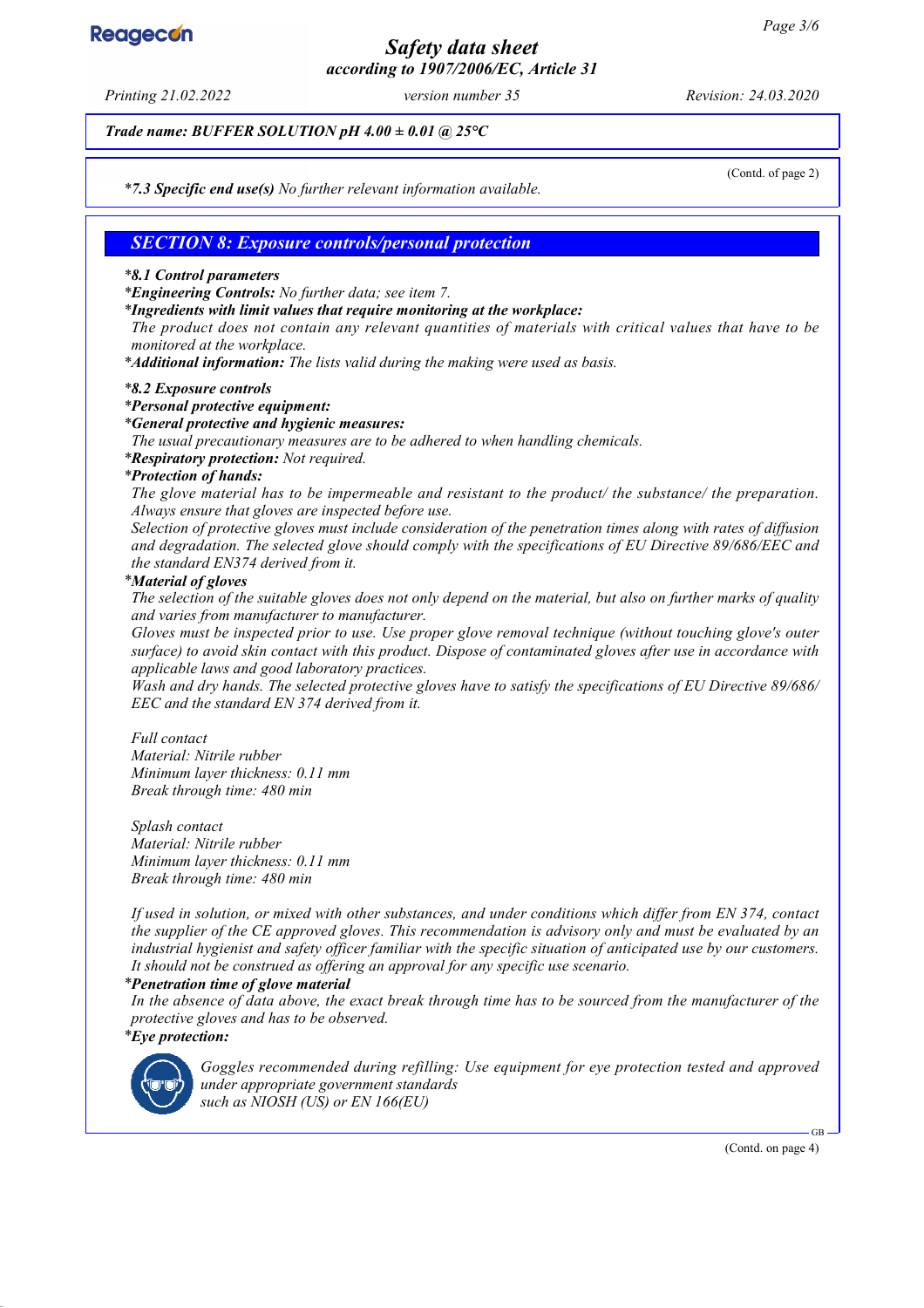## *Safety data sheet according to 1907/2006/EC, Article 31*

*Printing 21.02.2022 version number 35 Revision: 24.03.2020*

### *Trade name: BUFFER SOLUTION pH 4.00 ± 0.01 @ 25°C*

(Contd. of page 3)

| <b>SECTION 9: Physical and chemical properties</b>                                                               |                                               |  |
|------------------------------------------------------------------------------------------------------------------|-----------------------------------------------|--|
| *9.1 Information on basic physical and chemical properties<br><i>*General Information</i><br><i>*Appearance:</i> |                                               |  |
| Form:                                                                                                            | Liquid                                        |  |
| Colour:                                                                                                          | According to product specification            |  |
| <i>*Odour:</i>                                                                                                   | Characteristic                                |  |
| *Odour threshold:                                                                                                | Not determined.                               |  |
| $*_{p}H$ -value:                                                                                                 | Not determined.                               |  |
| *Change in condition<br>Melting point/freezing point:<br>Initial boiling point and boiling range: $100 °C$       | $\theta$ °C                                   |  |
| <i>*Flash point:</i>                                                                                             | Not applicable.                               |  |
| <i>*Flammability (solid, gas):</i>                                                                               | Not applicable.                               |  |
| <i>*Decomposition temperature:</i>                                                                               | Not determined.                               |  |
| *Auto-ignition temperature:                                                                                      | Product is not selfigniting.                  |  |
| <i>*Explosive properties:</i>                                                                                    | Product does not present an explosion hazard. |  |
| <i>*Explosion limits:</i>                                                                                        |                                               |  |
| Lower:                                                                                                           | Not determined.                               |  |
| <b>Upper:</b>                                                                                                    | Not determined.                               |  |
| *Vapour pressure at 20 °C:                                                                                       | $23$ $hPa$                                    |  |
| *Density at 20 $^{\circ}C$ :                                                                                     | $1.00014$ g/cm <sup>3</sup>                   |  |
| <i>*Relative density</i>                                                                                         | Not determined.                               |  |
| <i>*Vapour density</i>                                                                                           | Not determined.                               |  |
| <i>*Evaporation rate</i>                                                                                         | Not determined.                               |  |
| *Solubility/miscibility with at 20 $^{\circ}C$                                                                   | $100\%$                                       |  |
| *water:                                                                                                          | Not miscible or difficult to mix.             |  |
| *Partition coefficient: n-octanol/water:                                                                         | Not determined.                               |  |
| *Viscosity:                                                                                                      |                                               |  |
| Dynamic:                                                                                                         | Not determined.                               |  |
| Kinematic:                                                                                                       | Not determined.                               |  |
| *9.2 Other information                                                                                           | No further relevant information available.    |  |

## *SECTION 10: Stability and reactivity*

*\* 10.1 Reactivity No further relevant information available.*

*\* 10.2 Chemical stability*

*\* Thermal decomposition / conditions to be avoided: No decomposition if used according to specifications.*

*\* 10.3 Possibility of hazardous reactions No dangerous reactions known.*

*\* 10.4 Conditions to avoid No further relevant information available.*

*\* 10.5 Incompatible materials: No further relevant information available.*

*\* 10.6 Hazardous decomposition products: No dangerous decomposition products known.*

## *SECTION 11: Toxicological information*

*\* 11.1 Information on toxicological effects*

*\* Acute toxicity Based on available data, the classification criteria are not met.*

(Contd. on page 5)

GB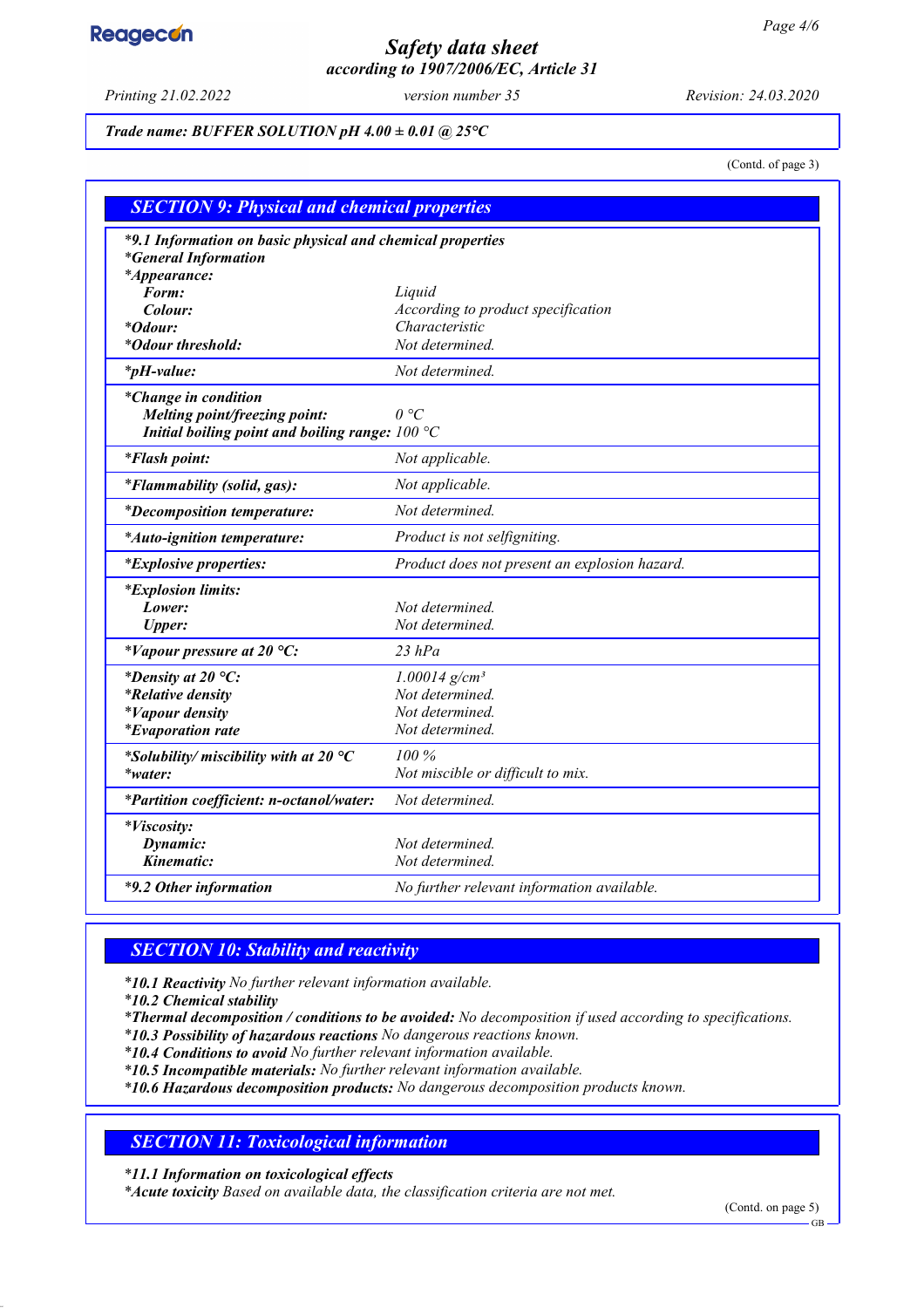

## *Safety data sheet according to 1907/2006/EC, Article 31*

*Printing 21.02.2022 version number 35 Revision: 24.03.2020*

(Contd. of page 4)

*Trade name: BUFFER SOLUTION pH 4.00 ± 0.01 @ 25°C*

*\* Primary irritant effect:*

*\* Skin corrosion/irritation Based on available data, the classification criteria are not met.*

*\* Serious eye damage/irritation Based on available data, the classification criteria are not met.*

*\* Respiratory or skin sensitisation Based on available data, the classification criteria are not met.*

*\* Additional toxicological information:*

*\* CMR effects (carcinogenity, mutagenicity and toxicity for reproduction)*

*\* Germ cell mutagenicity Based on available data, the classification criteria are not met.*

*\* Carcinogenicity Based on available data, the classification criteria are not met.*

*\* Reproductive toxicity Based on available data, the classification criteria are not met.*

*\* STOT-single exposure Based on available data, the classification criteria are not met.*

*\* STOT-repeated exposure Based on available data, the classification criteria are not met.*

*\* Aspiration hazard Based on available data, the classification criteria are not met.*

### *SECTION 12: Ecological information*

*\* 12.1 Toxicity*

*\* Aquatic toxicity: No further relevant information available.*

*\* 12.2 Persistence and degradability No further relevant information available.*

*\* 12.3 Bioaccumulative potential No further relevant information available.*

*\* 12.4 Mobility in soil No further relevant information available.*

*\* Additional ecological information:*

*\* General notes:*

*Water hazard class 1 (German Regulation) (Self-assessment): slightly hazardous for water*

*Do not allow undiluted product or large quantities of it to reach ground water, water course or sewage system.*

*\* 12.5 Results of PBT and vPvB assessment*

*\* PBT: Not applicable.*

*\* vPvB: Not applicable.*

*\* 12.6 Other adverse effects No further relevant information available.*

### *SECTION 13: Disposal considerations*

*\* 13.1 Waste treatment methods*

*\* Recommendation Smaller quantities can be disposed of with household waste.*

*\* Uncleaned packaging:*

*\* Recommendation: Disposal must be made according to official regulations.*

| $*14.1$ UN-Number                |      |  |
|----------------------------------|------|--|
| *ADR, ADN, IMDG, IATA            | Void |  |
| *14.2 UN proper shipping name    |      |  |
| *ADR, ADN, IMDG, IATA            | Void |  |
| *14.3 Transport hazard class(es) |      |  |
| *ADR, ADN, IMDG, IATA            |      |  |
| <i>*Class</i>                    | Void |  |
| <i>*14.4 Packing group</i>       |      |  |
| *ADR, IMDG, IATA                 | Void |  |
| *14.5 Environmental hazards:     |      |  |
| <i>*Marine pollutant:</i>        | No   |  |